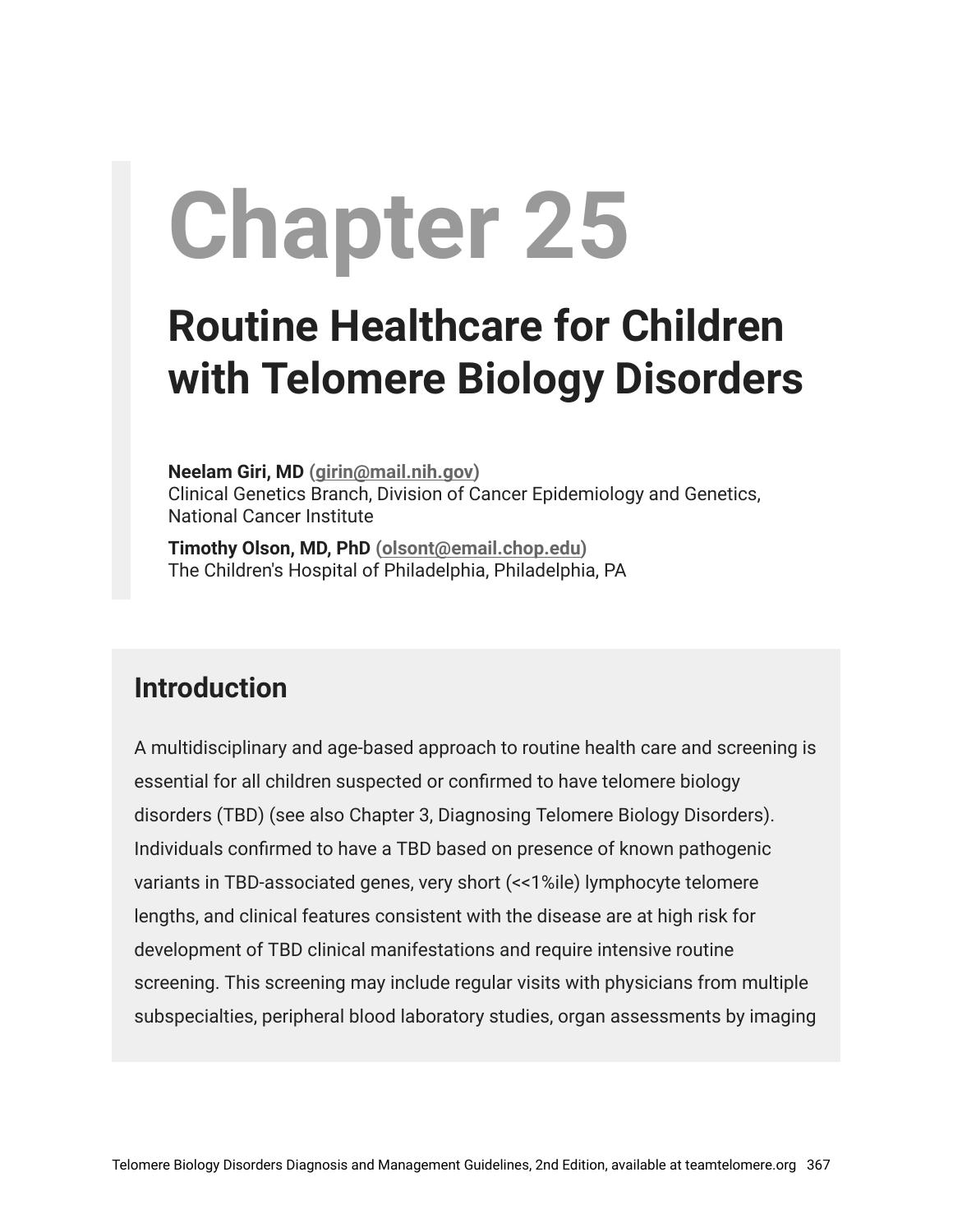and functional testing, and biopsies for mucosal and bone marrow abnormalities that cannot be assessed by less invasive means.

Less intensive screening regimens that omit routine use of certain invasive tests requiring anesthesia and require fewer subspecialty evaluations in the absence of relevant symptoms may be appropriate for certain individuals with TBDs. Examples of such individuals, herein referred to as having moderate risk, include:

- Individuals with limited features of TBD who are found to have a variant of uncertain significance in a TBD-associated gene on genetic testing [1] and who lack very short lymphocyte telomeres
- Individuals who have short, but not very short, lymphocyte telomeres (1-10%ile), limited physical features that may be associated with TBD, but no pathogenic variants or variants of uncertain significance in genes associated with TBD
- Individuals with heterozygous pathogenic gene variants (*e.g*., certain variants in *RTEL1*) that are associated with later-onset TBD disease features (*e.g.*, pulmonary fibrosis) but are not clearly associated with disease features in the pediatric age range [2, 3].

A final category of pediatric patients with TBD that require a unique approach to routine care and screening includes those who have previously undergone hematopoietic cell transplantation (HCT). The approach to routine care and screening in post-HCT patients must incorporate distinct hematologic and immunologic screening, as well as careful attention to organ dysfunction and cancer risk that may be exacerbated by HCT complications related to chemotherapy toxicity and graft versus host disease [4] (see also Chapter 13, Hematopoietic Stem Cell Transplantation). In this chapter we provide guidance for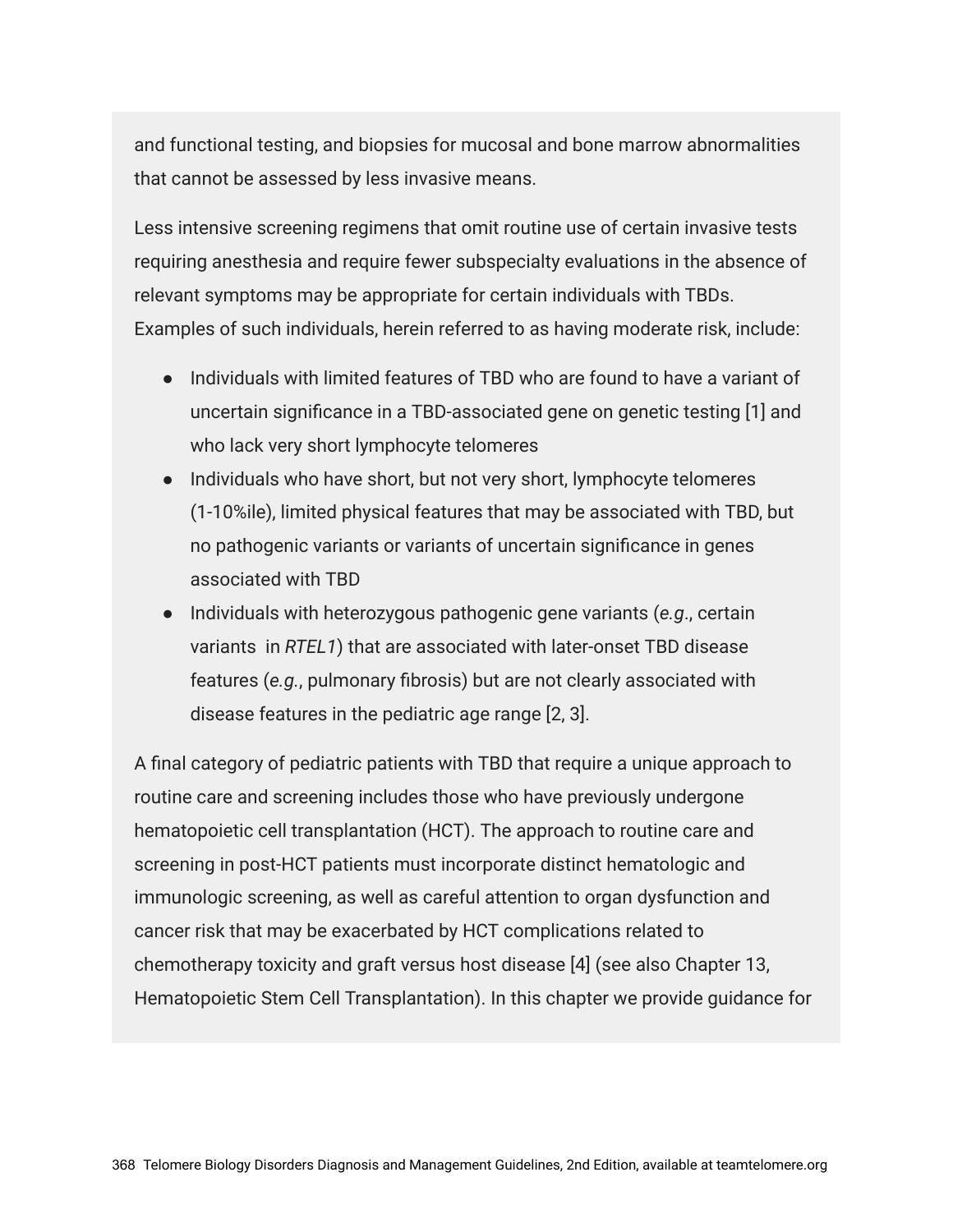an age-based approach to routine care and screening for pediatric patients with TBDs, stratified according to these three distinct categories of patients.

## **Coordination of Care: Medical Home**

To ensure that all recommended routine health screening is performed, we recommend that pediatric individuals with TBD establish care with a provider willing to serve as their medical home [5]. This provider is responsible for coordinating care among involved subspecialists and for maintaining a summary detailing status of screening and individualized medical needs. Once a medical home is established, individuals should be seen by the physician serving as the medical home at least every 6 months, with more frequent visits indicated for individuals with significant medical issues requiring care coordination.

The medical home function may be performed by providers with distinct expertise backgrounds including pediatric hematologist/oncologists, transplant physicians (particularly for post-HCT patients), geneticists, immunologists, gastroenterologists, or general pediatricians dedicated to patients with complex care needs. For individuals who live in communities lacking specific providers with extensive expertise in the care of patients with TBDs, we recommend that the local physician serving as the medical home partner with a regional or national specialist in caring for the patient. In situations where the medical home function is split between a local physician and a regional TBD expert, we recommend that the every 6 month follow-up visits be split between the local and regional providers such that each sees the patients at least once per year.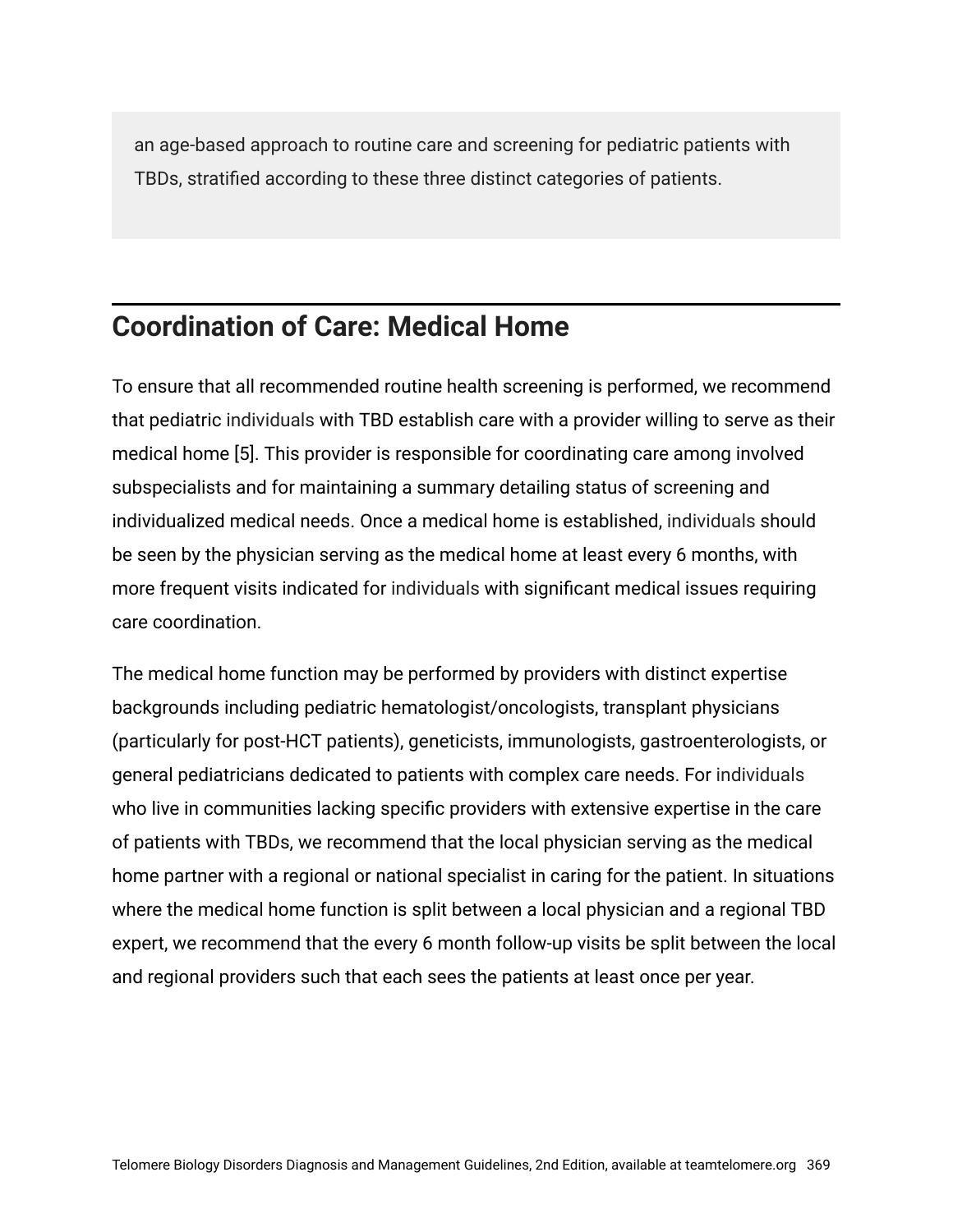## **Hematologic Screening**

Peripheral blood counts and bone marrow screening in patients with TBDs are used to detect both the onset of bone marrow failure (BMF) as well as evidence of progression to myelodysplastic syndrome (MDS). Retrospective cohort data suggest that pediatric patients with TBD less than 10 years of age are at very low risk of developing MDS, while MDS risk increases through the adolescent and young adult age periods [6]. In contrast, BMF can develop in individuals with TBD at any age. Pediatric patients should be seen by a pediatric hematologist/oncologist or HCT physician at least yearly for hematologic monitoring.

## Peripheral blood count monitoring

Patients with either confirmed high risk TBD or suspected/moderate risk TBD (as defined above) who have not received HCT should undergo screening by complete blood count (CBC) with differential and absolute reticulocyte count at least every 6 months. In patients who develop cytopenias in the red blood cell, neutrophil, or platelet lineages, or have known bone marrow abnormalities, CBC screening should be performed at least every 3 to 4 months. In post-HCT patients, CBC monitoring should adhere to institutional transplant guidelines within the first 3 years post-HCT. CBC screening can be performed yearly in long-term post-HCT patients with normal blood counts, full donor chimerism and no other severe non-hematologic complications. However, onset of non-hematologic TBD manifestations including liver and pulmonary dysfunction or bleeding due to vascular anomalies should warrant CBC screening at least every 3 to 6 months, as even with healthy graft function post-HCT, severe cytopenias can develop in these patients.

#### Bone marrow monitoring

In all patients newly confirmed to have high risk TBD, we recommend obtaining a baseline CBC and a screening bone marrow (BM) biopsy and aspirate. These BM studies should include: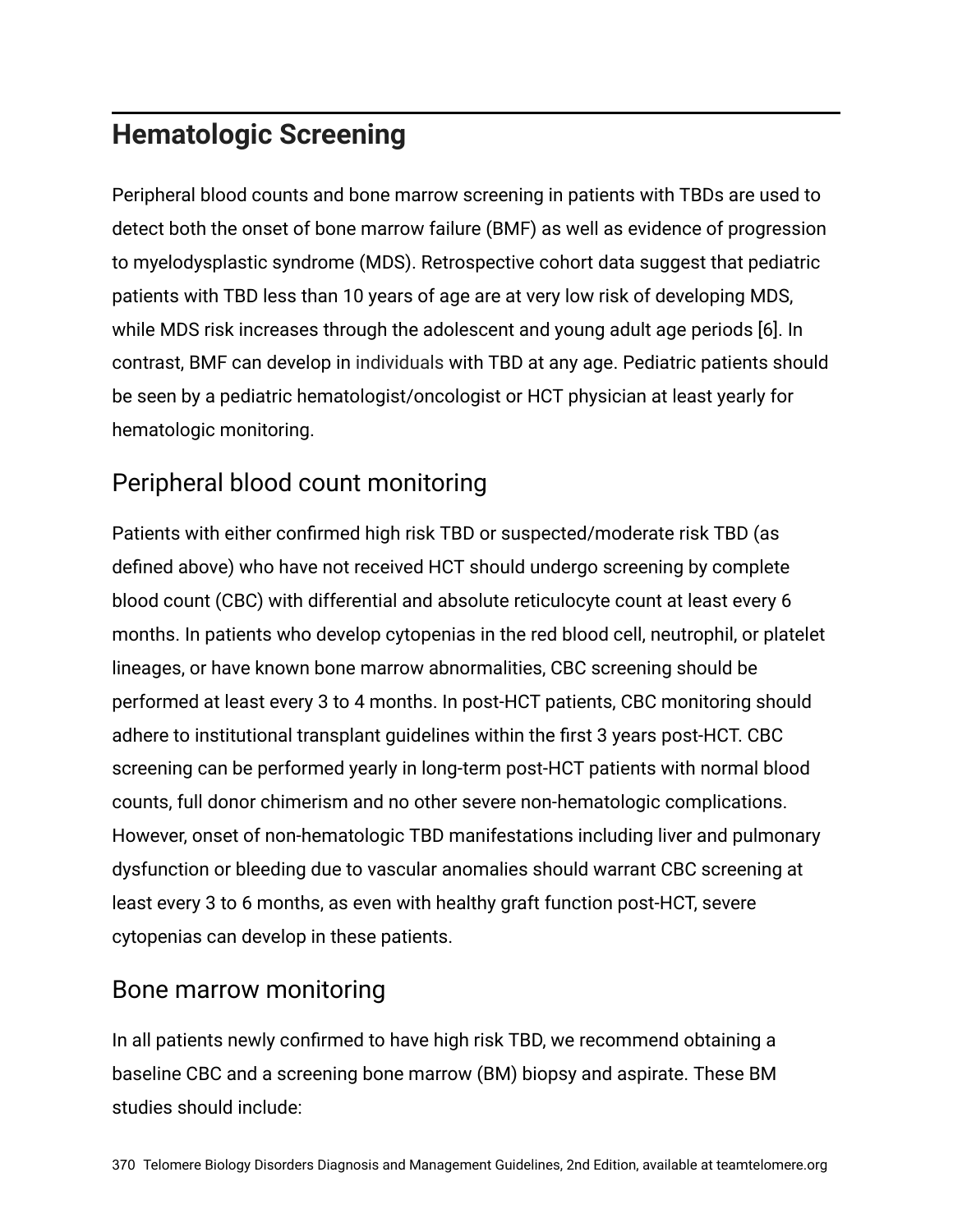- Assessment of morphologic dysplasia
- Assessment of blasts by morphology, flow cytometry, and immunostains
- Iron stain to assess for ringed sideroblasts,
- Reticulin stain to assess for fibrosis
- Cytogenetic analysis by G-banding
- Fluorescence *in situ* hybridization (FISH) to detect translocations or copy number changes involving chromosomes 5q, 7/7q, 8 and 20q
- Next generation sequencing panel designed to detect somatic mutations commonly associated with MDS.

For high risk patients with abnormalities detected on bone marrow screening, including hypocellularity, dysplasia, or any evidence of somatic genetic alterations, or for patients with blood count abnormalities including cytopenias or elevated MCV, repeat BM screening should be performed at least yearly. For patients less than 10 years of age with a normal initial screening bone marrow assessment and normal peripheral blood counts (including normal MCV), due to the very low risk of MDS in this population and the low likelihood of severe BM failure occurring in patients with normal blood counts, follow-up bone marrow studies may be deferred until 10 years of age as long as blood counts remain normal. Due to the increasing risk of MDS in the second decade of life in patients with confirmed high-risk TBD, even patients with normal blood counts and a history of normal bone marrow evaluation(s) should begin yearly screening BM aspirates/biopsies after age 10 to screen for evidence of clonal hematopoiesis serving as a harbinger for MDS.

For patients in the moderate risk category (those with suspected but not confirmed TBD and those with genetic variants not associated with severe pediatric onset manifestations), we still recommend an initial screening BM aspirate and biopsy, which in addition to defining hematologic risk can be an important diagnostic test to provide additive evidence for a TBD diagnosis. However, if initial BM studies as well as ongoing CBC evaluations are normal for patients in this category, further BM studies can be deferred throughout the pediatric age range unless concerning CBC or clinical changes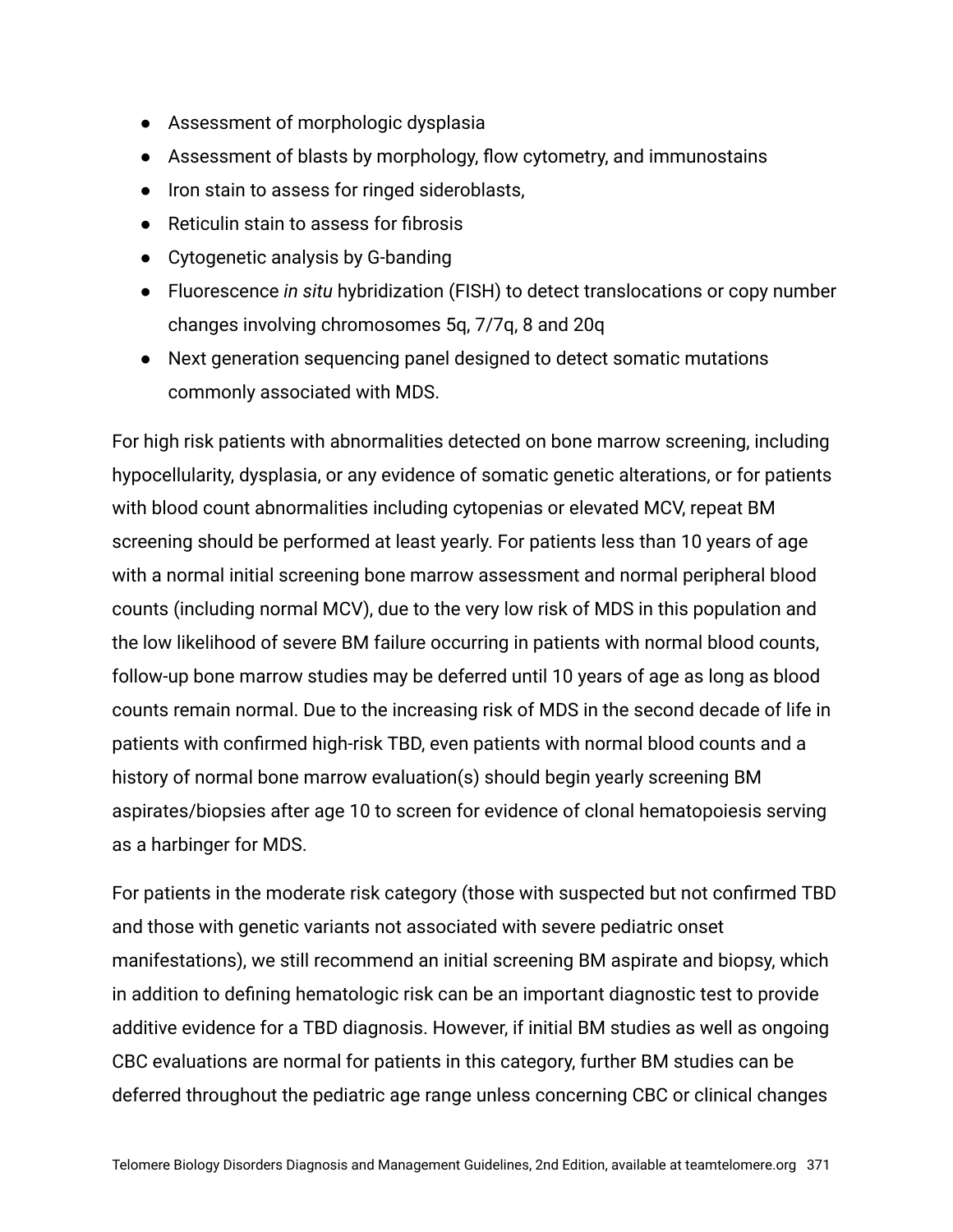arise, or more definitive evidence is found to confirm a high risk TBD with pediatric-onset manifestations. As is the case for patients in the high risk category, moderate risk patients found to have cytopenias, an elevated MCV, or abnormal findings on bone marrow screening should undergo annual BM evaluations.

Finally for patients who are post-HCT, routine BM evaluations are not generally recommended. Exceptions include patients who underwent HCT due to development of MDS or leukemia, in whom post-HCT BM monitoring for hematologic relapse may be part of institutional standards of practice, or patients with recurrent onset of severe cytopenias after HCT who are suspected to have developed graft failure.

## **Immunologic Screening and Approach to Immunizations**

While some individuals with TBD have intact adaptive immunity, many patients may suffer from impaired immune function ranging from early onset severe combined immunodeficiency or immune dysregulation to more subtle common variable immune deficiency [7]. All patients in the high risk and moderate risk categories for TBD should undergo screening immune function assessment at diagnosis, including:

- Flow cytometry-based enumeration of immune cell subsets that includes:
	- CD3, CD4, CD8 T cells, along with memory and naïve T cell fractions
	- CD19/CD20 B cells
	- NK cells
- Immune globulin (Ig) quantification including IgA, IgM, and IgG
- Vaccine titers including responses to tetanus and pneumococcal vaccines

Patients with significant abnormalities detected on this initial screening should establish care with a local or regional immunologist, with whom yearly follow-up is recommended. Because immune function may be dynamic and exhibit deterioration with age in patients with TBD, patients with normal initial immunologic screening should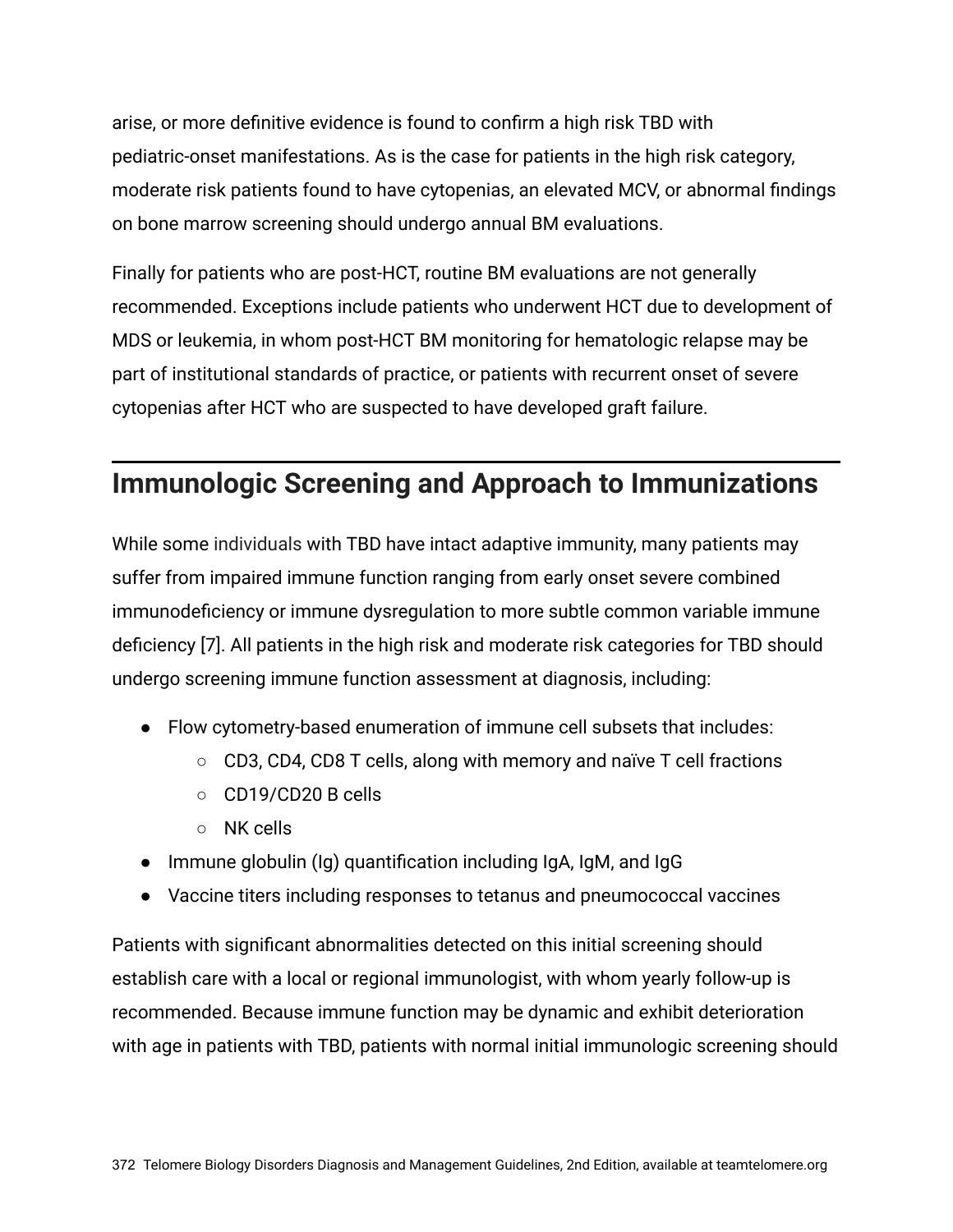undergo repeat screening with onset of increased sinopulmonary or atypical infections, or with onset of moderate to severe BMF.

Patients with normal initial immunology screening should receive inactivated vaccines per standard pediatric schedules such as the United States Center for Disease Control (CDC) schedule

[\(https://www.cdc.gov/vaccines/schedules/hcp/imz/child-adolescent.html\)](https://www.cdc.gov/vaccines/schedules/hcp/imz/child-adolescent.html). Receiving vaccination against human papilloma virus (HPV) as per CDC schedules is of particular importance to individuals with TBD, given the implication of HPV in some head/neck, urogenital, and anal cancers [8, 9]. However, if patients demonstrate inadequate quantitative immune function or inadequate titers following tetanus and pneumococcal vaccination, consultation with an immunologist regarding approach to vaccination is recommended, and live virus vaccinations including varicella and measles/mumps/rubella (MMR) vaccines should be deferred until immunology consultation has occurred.

After HCT patients with TBDs may have delayed or impaired immune reconstitution compared with patients undergoing HCT for other disease indications [4]. Immune function assessment post-HCT is conducted at intervals determined by institutional HCT program guidelines, and include standard assessments listed above, B cell subsets to assess for recovery of immunoglobulin class switching, T cell receptor excision circle (TREC) testing to assess for recovery of thymic output, T cell spectrotyping to assess for diversity of reconstituted immunity, and mitogen stimulation testing to assess for T cell response potential [10]. Immunology consultation should be considered for post-HCT patients with impaired immune reconstitution that persists through one year post-HCT, including patients with absolute CD4 count less than 200/μL, absent TREC levels, absent B cell class switching, and low Ig levels at the one year visit. Re-immunization readiness after HCT should follow institutional BMT program guidelines and for patients with impaired immune reconstitution, initiation of re-immunization schedules should also involve discussion with a consulting immunologist.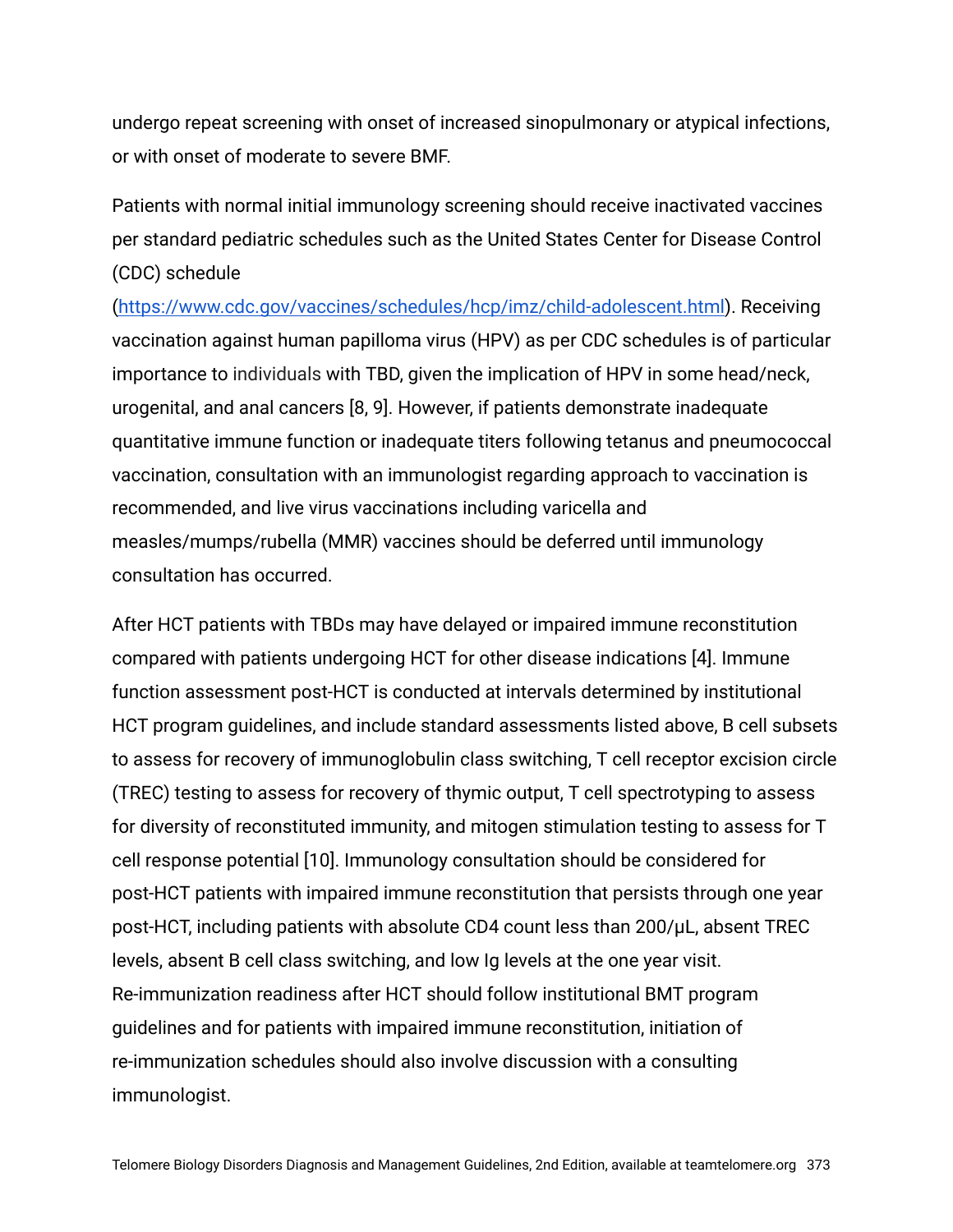## **Endocrinology and Bone Health Screening**

Due to the high risk of endocrine disorders in patients with confirmed high-risk TBD, including growth/pubertal delay, hypogonadism, and bone health complications including pathologic fractures and avascular necrosis [11, 12], establishment of an annual screening plan with an endocrinologist is recommended by 10 years of age (see also Chapter 22, Endocrine and Skeletal Disorders). Patients with vertical growth deficiency detected on annual general pediatric screening, patients with symptoms or history concerning for compromised bone heath, and patients receiving androgen therapy for BMF should initiate formal endocrinology care earlier in the first decade of life once these issues arise.

Patients in the moderate risk TBD category likewise should initiate endocrinology care if concerning symptoms of growth failure or bone health compromise arise. Otherwise, these moderate risk patients may not require standing endocrinology follow-up care. In contrast, patients with certain high risk TBD subtypes, including Coats Plus and Hoyeraal-Hreidarsson syndrome [13, 14], that are known to be at high risk for pathologic fractures and other sequelae of compromised bone health should initiate endocrinology/bone health care at the time of diagnosis to enable early interventions that may prevent long-term bone sequelae. All patients who have undergone HCT for BM failure associated with TBD should have standing yearly endocrinology follow-up starting by the end of the first year post-transplant, given the likelihood that HCT may exacerbate pre-existing endocrine dysfunction.

In terms of specific endocrine screening and routine care by system:

● **Thyroid.** Individuals with TBD are at relatively low risk for baseline thyroid dysfunction compared to individuals with other inherited BM failure disorders. We recommend baseline serum free thyroxine (T4) and thyroid stimulating hormone (TSH) level assessment, but ongoing screening only for those with abnormalities detected on initial screening or if concerning symptoms arise. In contrast, all patients post-HCT for TBD should have annual serum free thyroxine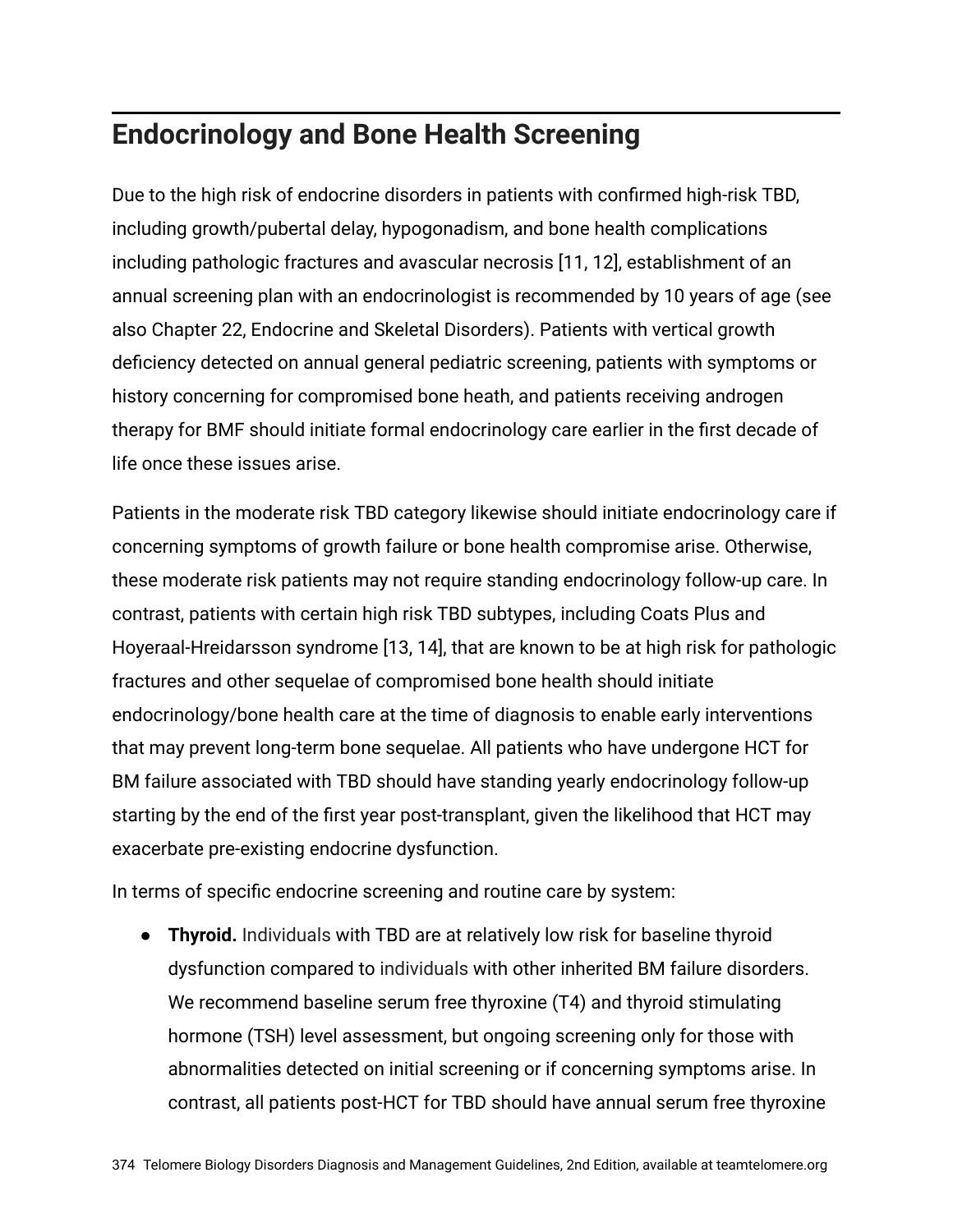(T4) and thyroid stimulating hormone (TSH) levels assessed.

- **Bone health.** From the time of diagnosis, individuals should have annual screening of 25-OH Vitamin D levels assessed, with repletion recommended for levels below the normal range for age. Counseling to ensure adequate dietary intake of calcium is also important in maintaining bone health. Post-HCT patients require more frequent monitoring of Vitamin D levels and more aggressive repletion during the first year post-HCT per institutional guidelines. A baseline dual energy absorptiometry (DXA) scan should be performed between the ages of 12-14 years to assess for bone mineral density in high-risk TBD patients. Patients with normal scans and no history of osteopenia related complications should have follow-up DXA performed every 3 to 5 years, with frequency dependent on other disease manifestations. Post-HCT patients should have DXA evaluations beginning one year after transplant.
- **Growth/gonadal function.** Estimates suggest up to 20% of individuals with TBD exhibit short stature, though many of these patients do not have evidence of growth hormone deficiency [15]. Nevertheless, patients below the fifth percentile in height and in whom this height percentile is discordant with expected mid-parental height, should be evaluated by endocrinology with a hand x-ray for bone age and for GH axis function. Pediatric patients with growth deceleration post-HCT should also undergo GH axis evaluation. Patients with delayed pubertal onset or incomplete progression through puberty require endocrine consultation to assess LH, FSH, testosterone, and estrogen levels where appropriate. In contrast, patients with TBD treated with androgens for BM failure may exhibit accelerated linear growth, masculinization, and precocious puberty [16], and therefore need close monitoring by endocrinology (up to every 6 months) for these complications and their management.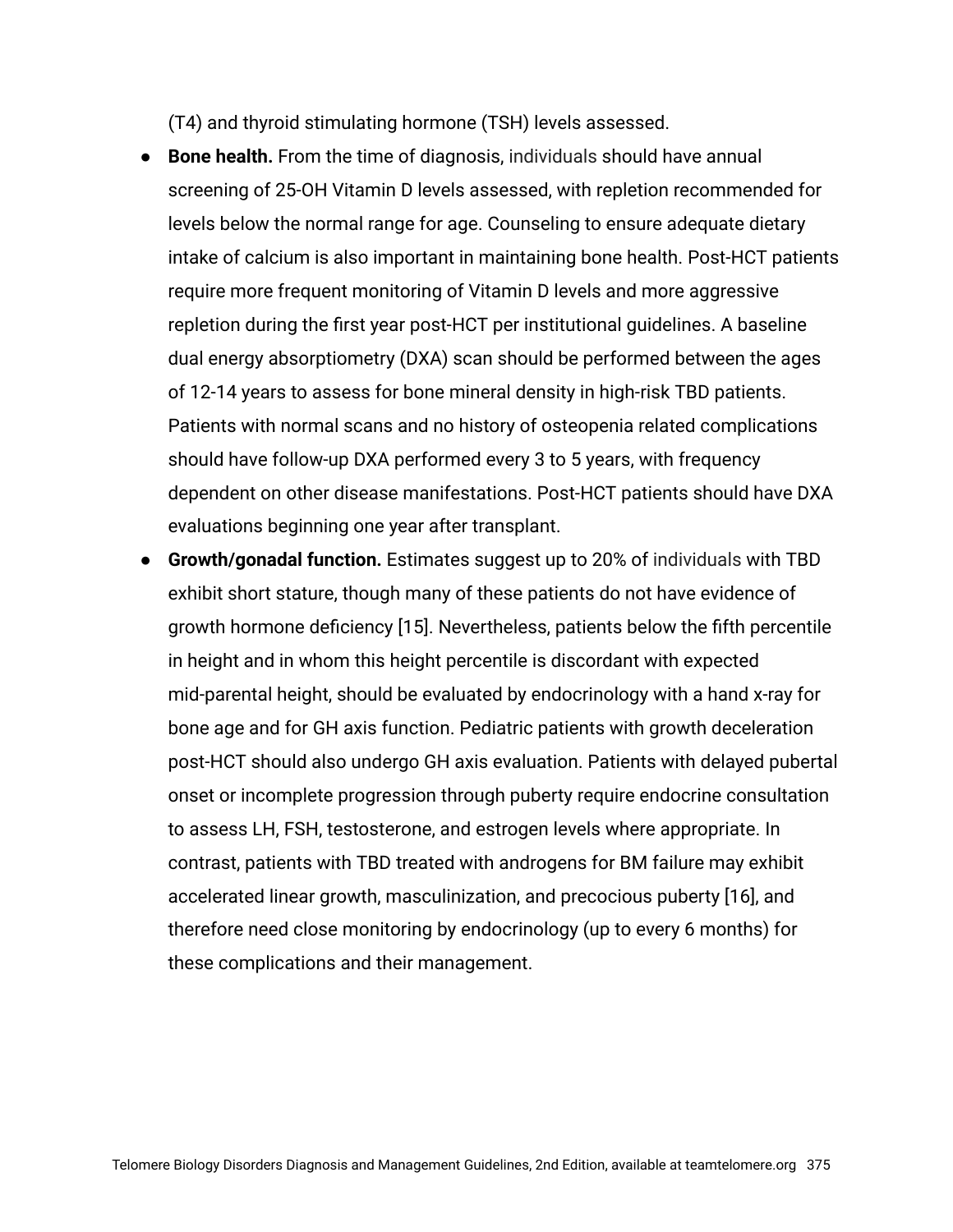## **Hepatic and Pulmonary Screening**

While some hepatic and pulmonary complications of TBD may occur independently, growing evidence suggests a link between hepatic and pulmonary complications including fibrosis [17] as well as hepatopulmonary syndrome [18], in which the formation of intrapulmonary shunts is driven by the development of portal hypertension and portosystemic shunting. Therefore, screening for hepatic and pulmonary complications of TBD are linked and involve close coordination between hepatology and pulmonary physicians.

#### Liver screening assessments

Screening blood tests of liver function should be done at diagnosis and at least annually all patients with TBD, and should include transaminases, bilirubin, albumin, cholestasis markers such as gamma glutamyl transferase (GGT) and alkaline phosphatase, and prothrombin time. Starting at five years of age in patients with confirmed high risk TBD and/or starting one year post-HCT, liver ultrasound (US) should be performed annually to assess for architectural changes such as nodular regenerative hyperplasia and for tumors including hepatocellular carcinoma or angiosarcoma, both of which have been reported in patients with TBD [19, 20]. While not used universally, many centers are incorporating routine screening with ultrasound elastography (also known as a fibroscan) that assesses liver stiffness as a sign of fibrosis [21], in addition to traditional US imaging.

TBD patients receiving androgen therapy should undergo liver US as frequently as every 6 months due to increased risks of liver adenomas and peliosis. As it is non-invasive, a baseline screening liver US is still recommended by age 10 even in patients with suspected/moderate risk TBD. If normal, moderate risk patients should repeat this imaging every three to five years. Any patient who develops sustained LFT or liver US abnormalities should establish care with a hepatologist familiar with treating patients with TBDs.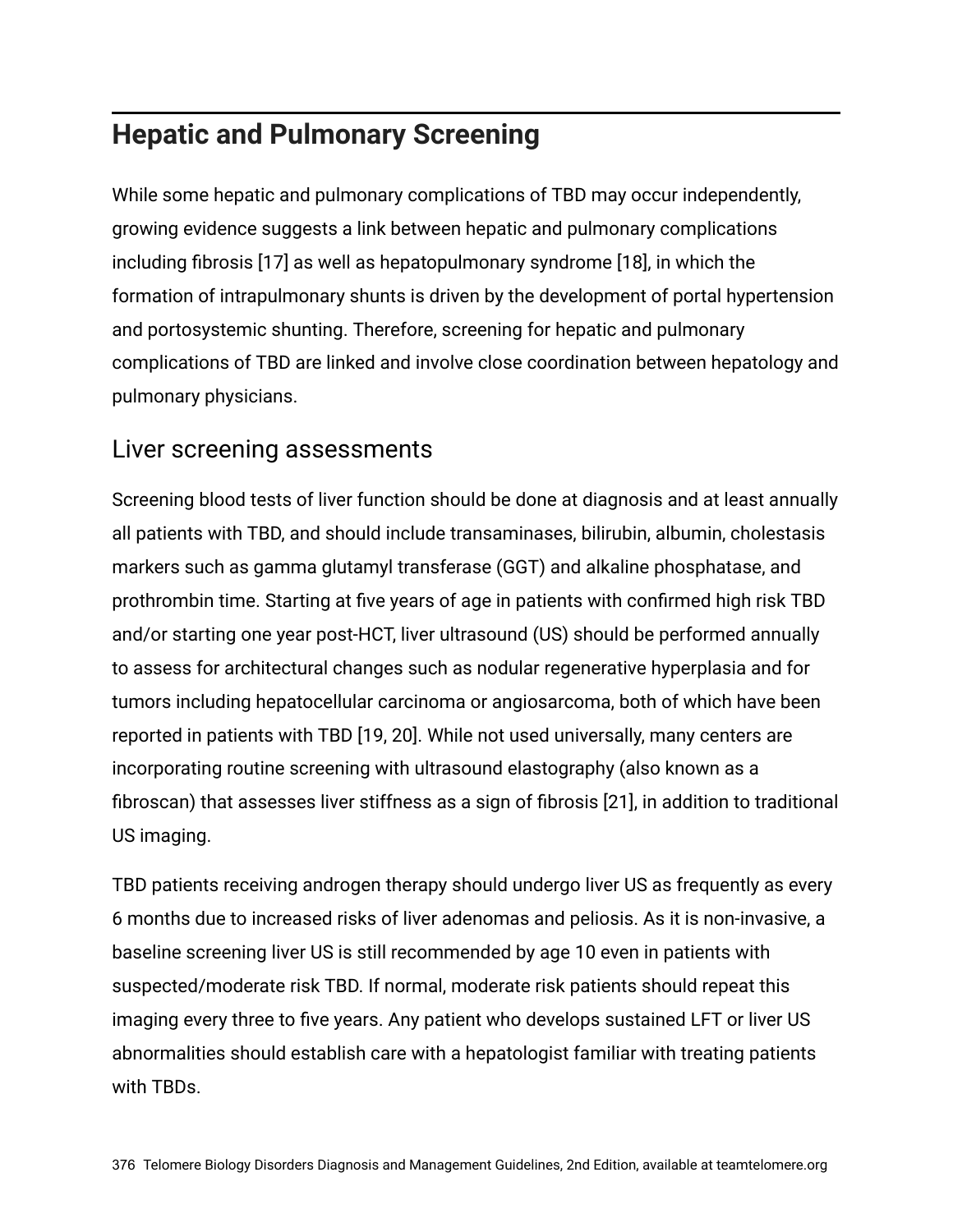#### Pulmonary screening assessments

Young children with a history of recurrent sinopulmonary infections and those requiring early HCT should establish care with a pulmonologist in early childhood. Initial evaluation in this subgroup of patients should include annual spirometry starting at age five years when developmentally appropriate, and a baseline high resolution, non-contrast computed tomography (CT) to assess for bronchiectasis, fibrosis, and areas of chronic infection (see also Chapter 14, Pulmonary Fibrosis). Repeat CT imaging is not performed routinely but can be considered if there is a significant decline in spirometry or development of new respiratory symptoms. Otherwise, patients with either confirmed/high risk or suspected/moderate risk TBD but who lack a prior history of pulmonary symptoms should establish pulmonology care and begin routine screening spirometry by age 10. Diffusing capacity (DLCO), a sensitive marker of pulmonary fibrosis, can also often be accurately assessed starting at age 10 depending on patient developmental status, and should be added to pulmonary function screening at this time. For patients without ongoing pulmonary symptoms and without prior HCT, PFT screening can be repeated every 2-3 years. For patients with TBD who are post-HCT, more frequent (at least annual) PFT evaluations are indicated, particularly for patients who received conditioning containing alkylating chemotherapy or total body irradiation (TBI) [4]. Patients undergoing HCT should have CT imaging pre-transplant, with post-transplant imaging indicated for new onset of pulmonary symptoms.

#### Hepatopulmonary syndrome

Hepatopulmonary syndrome (HPS), in which portosystemic shunting driven by endothelial dysfunction in the liver drives vascular malformations in the lung and subsequent hypoxia, has been increasingly recognized in the past decade as an underlying cause of progressive dyspnea occurring in the first 4 decades of life for patients with severe TBD [18, 22] (see also Chapter 18, Hepatic Complications). At this time, no routine screening in asymptomatic individuals has been adopted to assess for HPS, in part because doppler ultrasound of portal flow appears to be insensitive at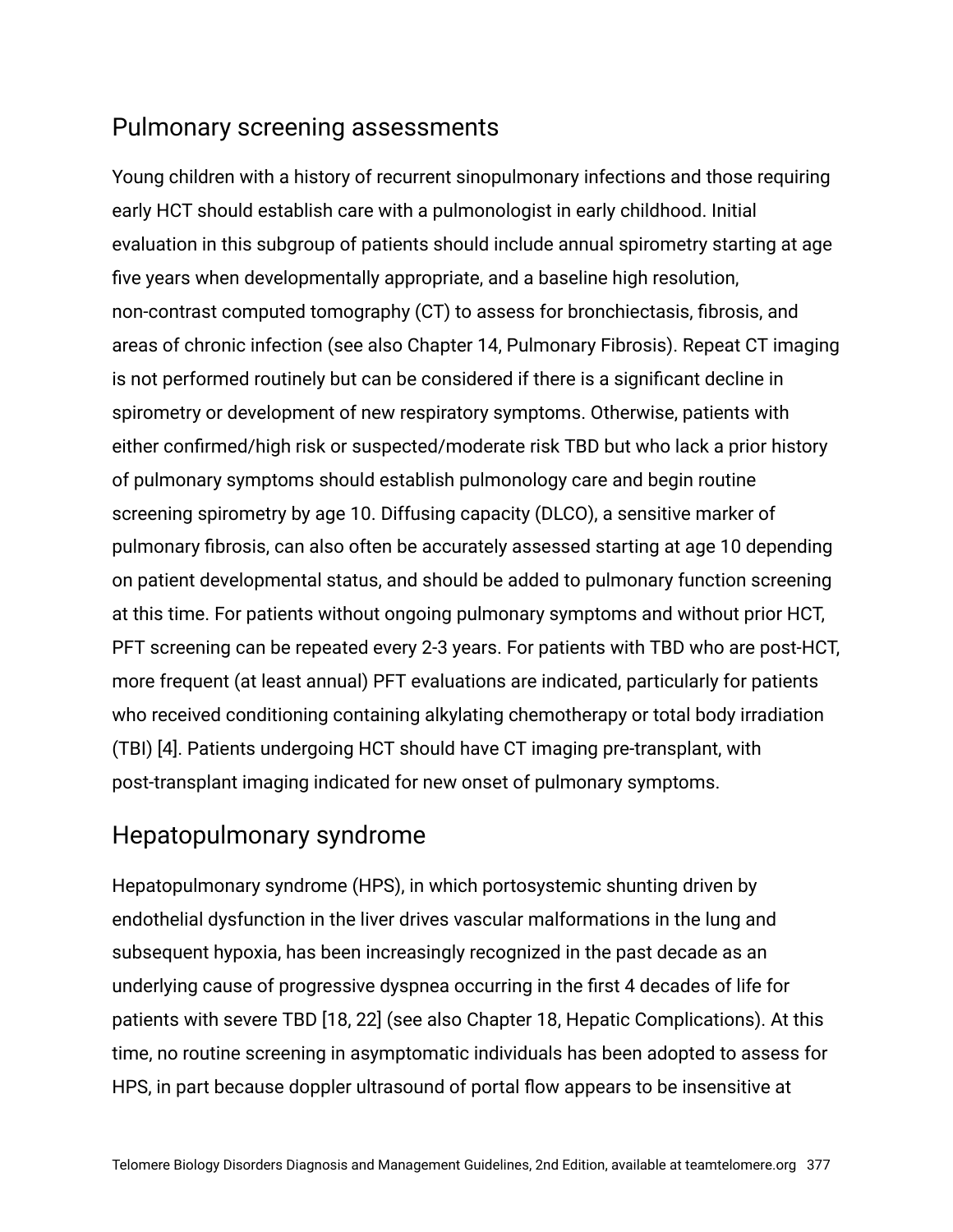detecting early stages of HPS. Recent clinical experience suggests that contrast echocardiography (also known as a bubble study) may sensitively detect pulmonary AVM's in patients with TBD that result from HPS. At this time, contrast echocardiography is not part of routine screening for pediatric TBD but should be considered in any pediatric patient pre- or post-HCT who develops new-onset dyspnea without infectious cause and/or evidence of progressive non-cirrhotic portal hypertension.

## **Head, Neck, Dental, and Hearing Screening**

All pediatric individuals with confirmed or suspected TBD should begin twice yearly screening evaluations with a dentist familiar with assessments for oral pre-cancer and cancerous lesions (see also Chapter 8, Dental and Oral Complications). Lesions persisting for more than two to three weeks should be biopsied. If the biopsy is negative for malignancy, lesions should be re-biopsied with any significant changes in size or appearance. In addition to mucosal lesions, patients with TBDs are at high risk for periodontal disease, dental decay, dental agenesis, and thin enamel [23]. Fluoride supplementation for young children, routine dental cleanings with precautions taken if low blood counts are coexistent, and meticulous daily dental hygiene are recommended for all patients with TBD.

Beginning at age 10, patients with confirmed/high risk TBD either pre- or post-HCT should establish care with an otolaryngologist to undergo nasolaryngoscopic evaluation of the nasal, oropharyngeal, and laryngeal mucosa for pre-malignant or malignant lesions. If the initial evaluation is normal, repeat screening can be performed every 2-3 years, whereas at least annual screening is recommended for patients in whom suspicious lesions are identified.

Hearing impairment is a feature of some, but not all TBD. Any toddler or older child with a TBD who exhibits significant speech delay or fails an independent hearing assessment should be referred for formal audiologic assessment.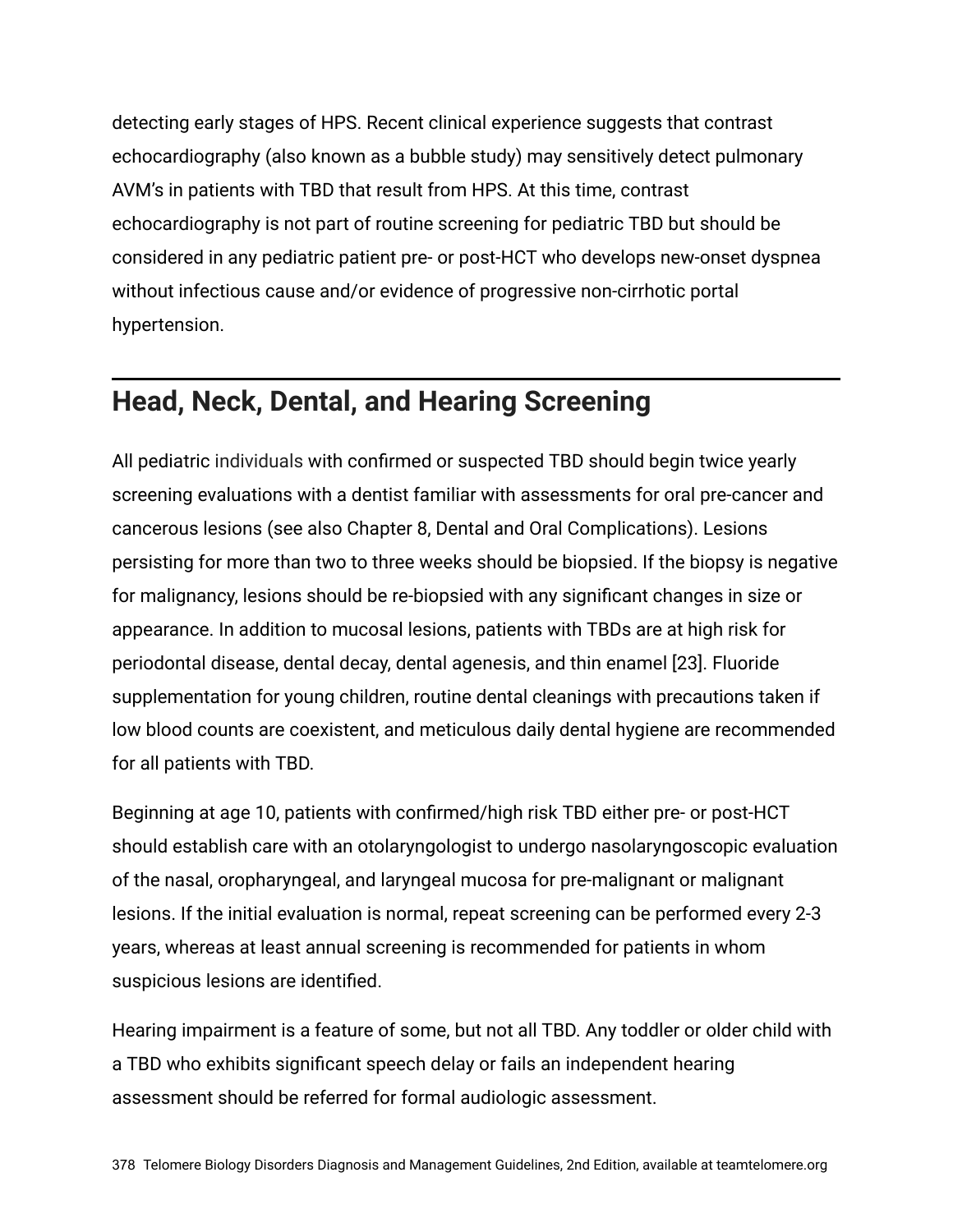## **Gastrointestinal (GI) and Nutrition Screening**

All pediatric individuals with TBD should have weight and nutrition assessments at a minimum of every 6 months performed by their general pediatrician and/or medical home provider. Weight loss, inadequate weight gain, or other metrics consistent with failure to thrive are indications for formal consultation with nutritionist. Even after adequate nutrition has been restored and supplementation is discontinued, ongoing annual nutritionist consultation is recommended to ensure adequate number of calories and a balance of nutritional sources continues. After HCT, patients are at particularly high risk for malnutrition due to chemotherapy effects on the absorptive capacity of the GI tract, infections and medications that alter gut flora, and possible complications from graft versus host disease. Thus, weekly to monthly nutrition consultations are often required during the first year post-HCT.

Patients with TBD are also at high risk for developing esophageal stenosis and esophageal webs [24] (see also Chapter 17, Gastrointestinal Disease). At twice yearly visits, all patients should be screened for onset of difficulty swallowing, regurgitation, and new solid food avoidance. A positive screen would indicate need for referral to a gastroenterologist with experience in performing and interpreting esophagrams and esophagoscopy with dilatation in patients with TBD. Patients who have previously developed esophageal stenosis often require yearly evaluations with an interventional gastroenterologist for consideration of repeat esophagoscopy and dilation procedures.

Patients with TBDs may also develop enteropathy and enterocolitis [24]. Patients with high or moderate risk TBD who have chronic abdominal pain, diarrhea, and specific food intolerance related to these symptoms should be referred to establish routine care with a gastroenterologist. Hematochezia (bloody stools) in patients with TBD may be a sign of enterocolitis, GI telangiectasias (particularly in Coats Plus), or lower GI tract malignancy and warrants urgent evaluation by a gastroenterologist [25].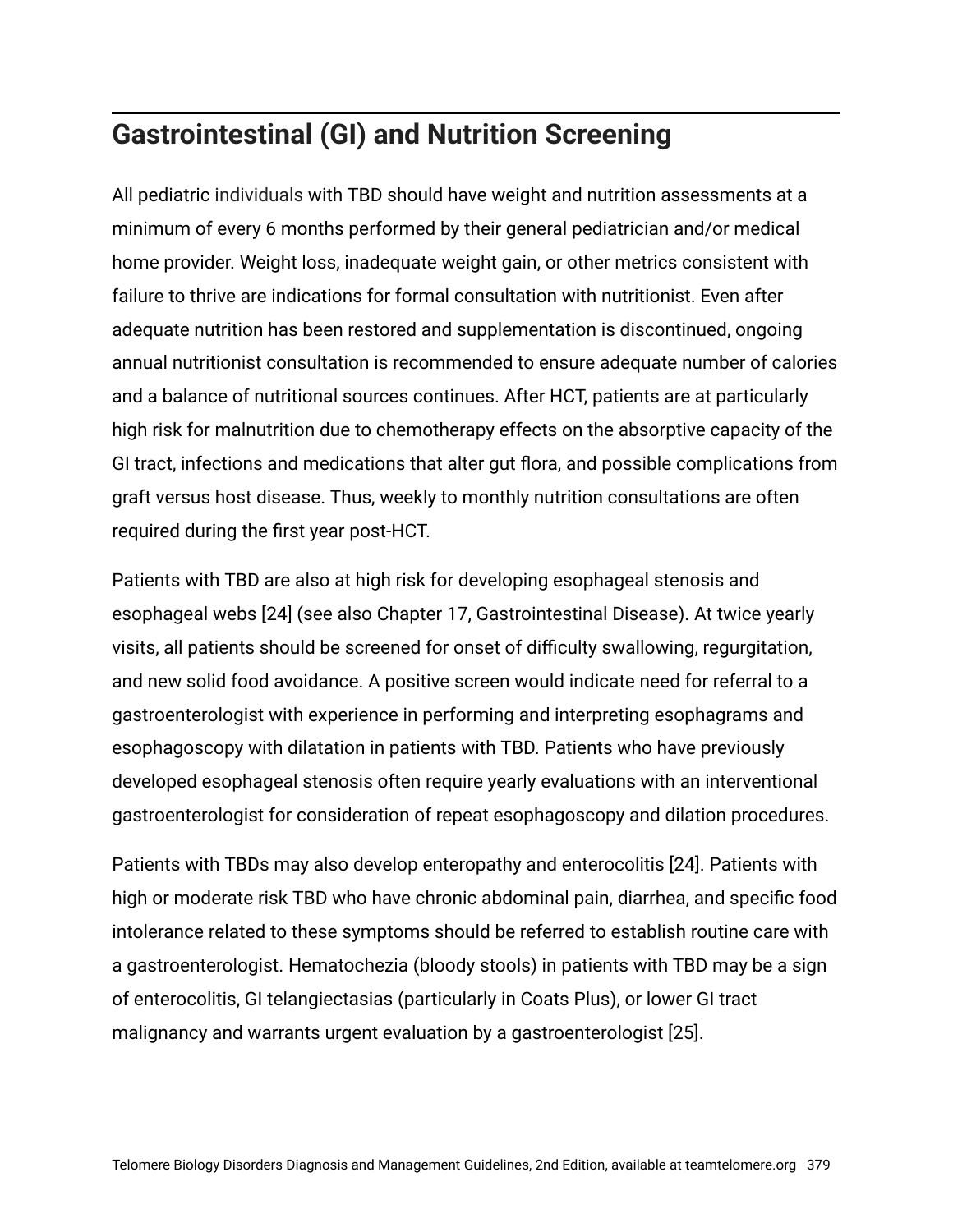Esophageal, stomach, colon and rectal cancer have all been described in patients with TBD [26]. In patients with confirmed/high risk TBD not undergoing routine upper and lower endoscopic screening for the above complications, routine esophagogastroduodenoscopy and sigmoidoscopy/colonoscopy to screen for malignant or pre-malignant lesions should be initiated by age 18. If initial screening is normal, endoscopies should be repeated every three to five years. In addition, fecal occult blood (FOB) screening by card-based testing should be started around age 12. For patients with suspected/moderate TBD, FOB and endoscopic screening should be performed for any patients with a history of chronic GI symptoms. Finally, patients who have undergone HCT should have FOB testing initiated with one year after HCT and endoscopic screening initiated within three to five years regardless of age, particularly if they have had a history of GI complications associated with HCT including GVHD.

## **Dermatologic Screening**

For all pediatric individuals with TBD, routine screening for skin squamous cell carcinoma (SCC) should be performed with annual visits to a dermatologist starting at age five or earlier if concerning lesions are present, given the early known occurrence of SCC in patients with TBD [6] (see also Chapter 6, Dermatologic Manifestations). This yearly dermatologic follow-up may also be helpful for management of the many other dermatologic complications that can occur with TBD, including hyperkeratosis (thickening) of palms/soles, poor hair growth/alopecia, and hyperhidrosis (excessive sweating) [27].

Starting from the time of diagnosis, routine daily skin care is critical for optimal dermatologic outcomes. This care includes strict adherence to sun protection strategies including liberal use of sunscreen, use of hats and clothing to avoid sun exposure, and limiting peak UV ray exposure during the hours of 10 am to 4 pm. Daily moisturizer use, avoidance of harsh soaps/cleansers, and excellent oral hydration intake are additional critical elements to successful routine dermatologic care.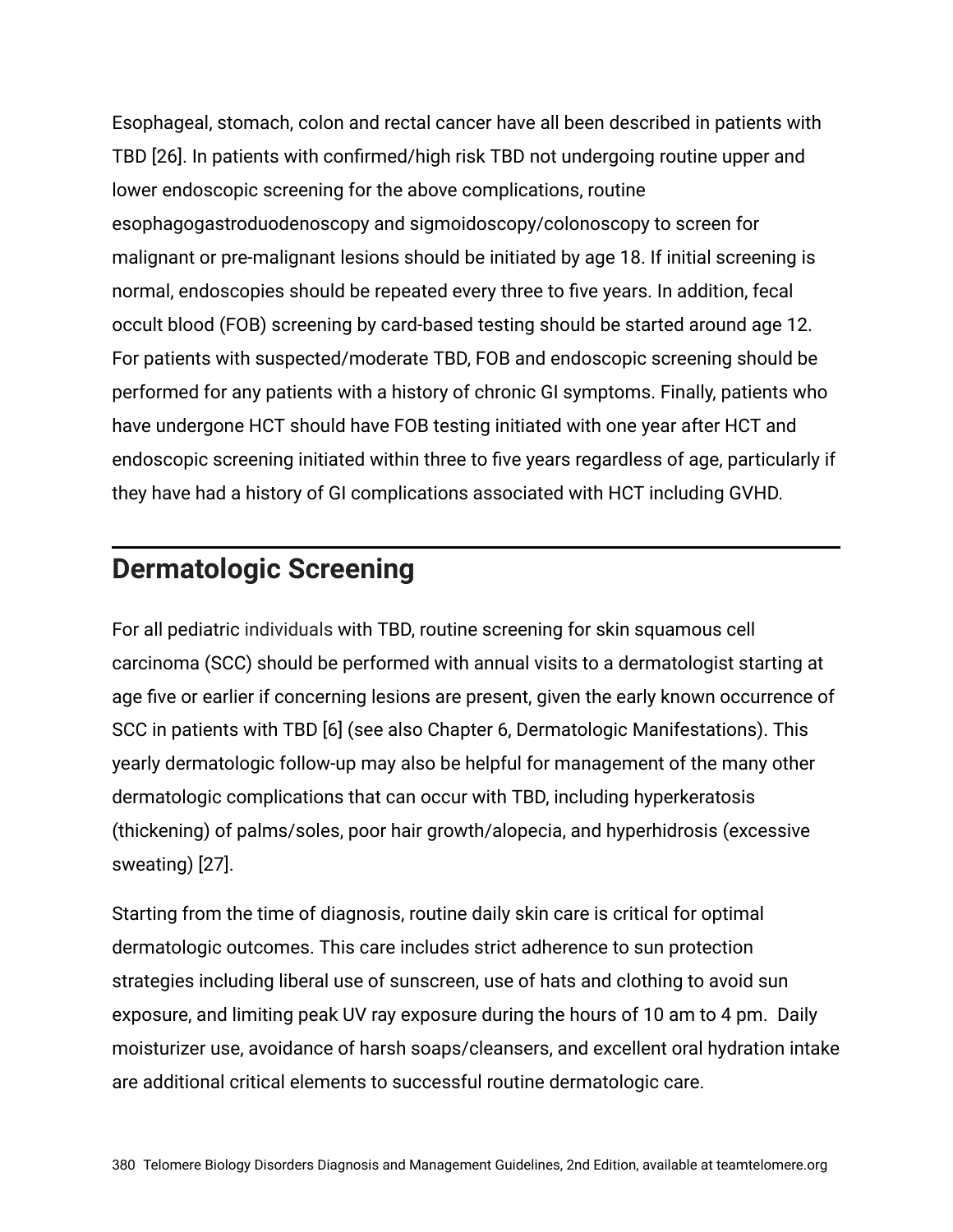## **Ophthalmologic Screening**

Patients with specific TBD including Revesz syndrome, Hoyeraal Hreidarsson syndrome, and Coats Plus are additionally at high risk for retinal vascular changes including exudative retinopathy and neovascularization [28]. These patients should have a formal retinal vascular evaluation upon diagnosis, to prevent vision loss (see also Chapter 7, Ophthalmologic Complications). Routine annual eye exams for all patients with TBD should begin by age five years to screen for the many ophthalmic complications common in TBD, including nasolacrimal duct obstruction/collapse leading to excessive tearing, ectropion and loss of eyelashes, corneal scarring and conjunctivitis [29]. After HCT patients are at risk of dry eyes and cataracts due to GVHD and conditioning agent side effects, respectively.

## **Neurologic Screening**

Developmental assessments and neurologic exams should be performed on all pediatric individuals with TBD (see also Chapter 24, Neuropsychiatric Complications). Many patients with TBD do not manifest overt neurologic symptoms or verbal/cognitive developmental delay. Thus, onset of developmental delay or any symptoms of a neurologic disorder including tremor, focal weakness/paresthesia or seizures should warrant neurology consultation. A screening brain MRI is recommended for any patient with developmental delay or neurologic symptoms. Screening brain imaging by MRI and/or CT imaging is also recommended as an initial screen for all patients with TBDs genetic variants highly associated with neurologic complications. These variants include Hoyeraal Hreidarsson syndrome which is associated with cerebellar hypoplasia, and Coats Plus and Revesz syndromes that are associated with intracerebral calcifications [30]. Patients with these specific syndromes are recommended to have routine annual care with a neurologist to assess and manage onset or progression of neurologic symptoms.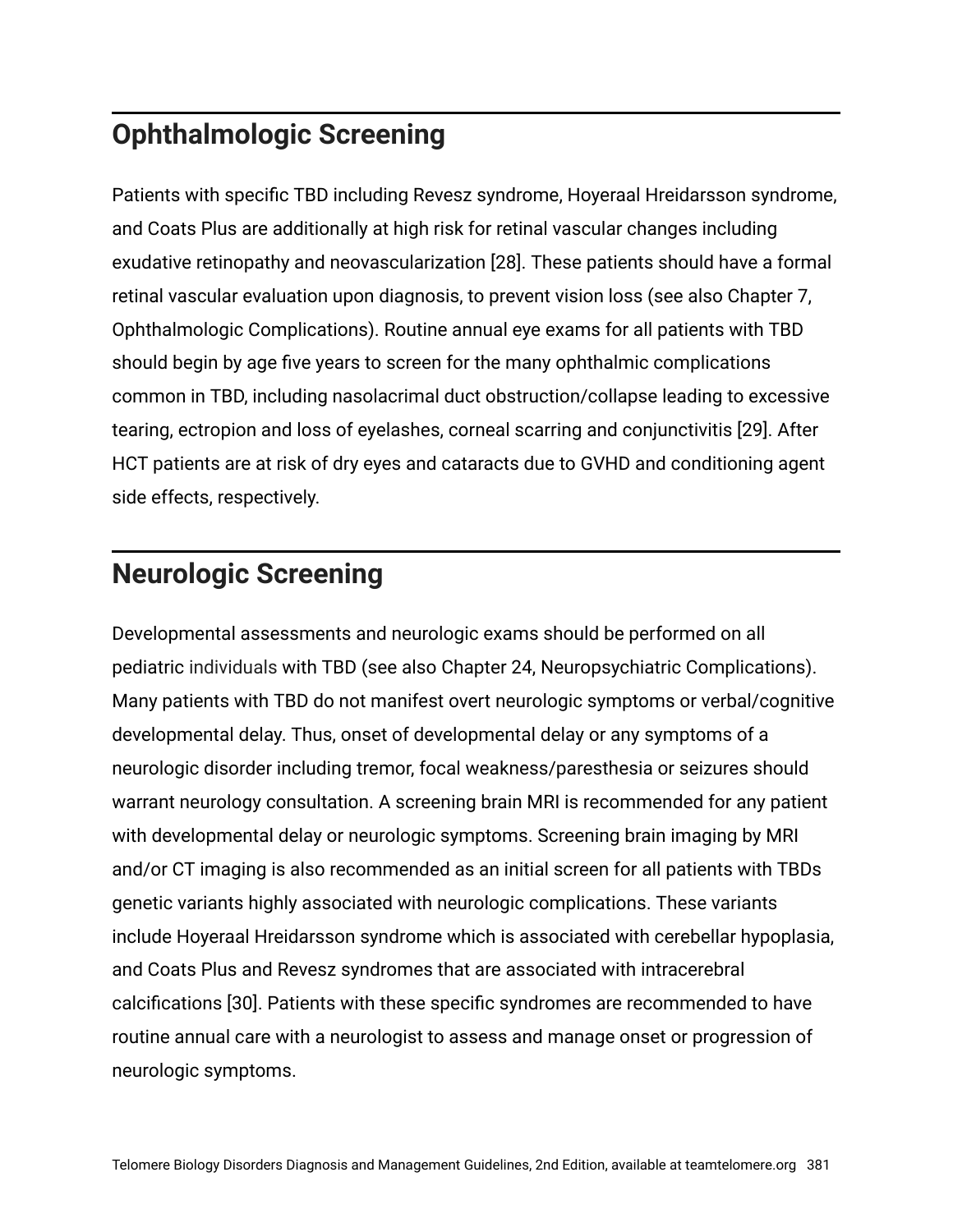## **Behavioral and Mental Health Screening**

Patients with TBDs are at increased risk for early childhood onset of attention deficit and hyperactivity disorder, pervasive developmental disorder (eg. Autism), and learning disorders [30, 31] (see also Chapter 24, Neuropsychiatric Complications). Pediatricians and medical home providers should assess for these symptoms at twice yearly visits in early childhood. Positive screens for any of the above conditions should result in referral to community-based resources such as early intervention, school-based resources for the development of an individualized education program (IEP), and/or private behavioral health resources for evaluation and management.

Due to the complex medical care and challenging prognoses associated with many of the disease manifestations of TBDs, patients are at high risk for development of mood, anxiety, and adjustment disorders related to coping with a chronic medical illness. We recommend older pediatric and adolescent patients establish care with a mental health specialist familiar with TBD and associated complications, preferably by age 10-12 years. Routine counseling, at least annually, with this specialist that includes discussion of individual stressors and general coping strategies, is an essential part of comprehensive care for patients with TBD.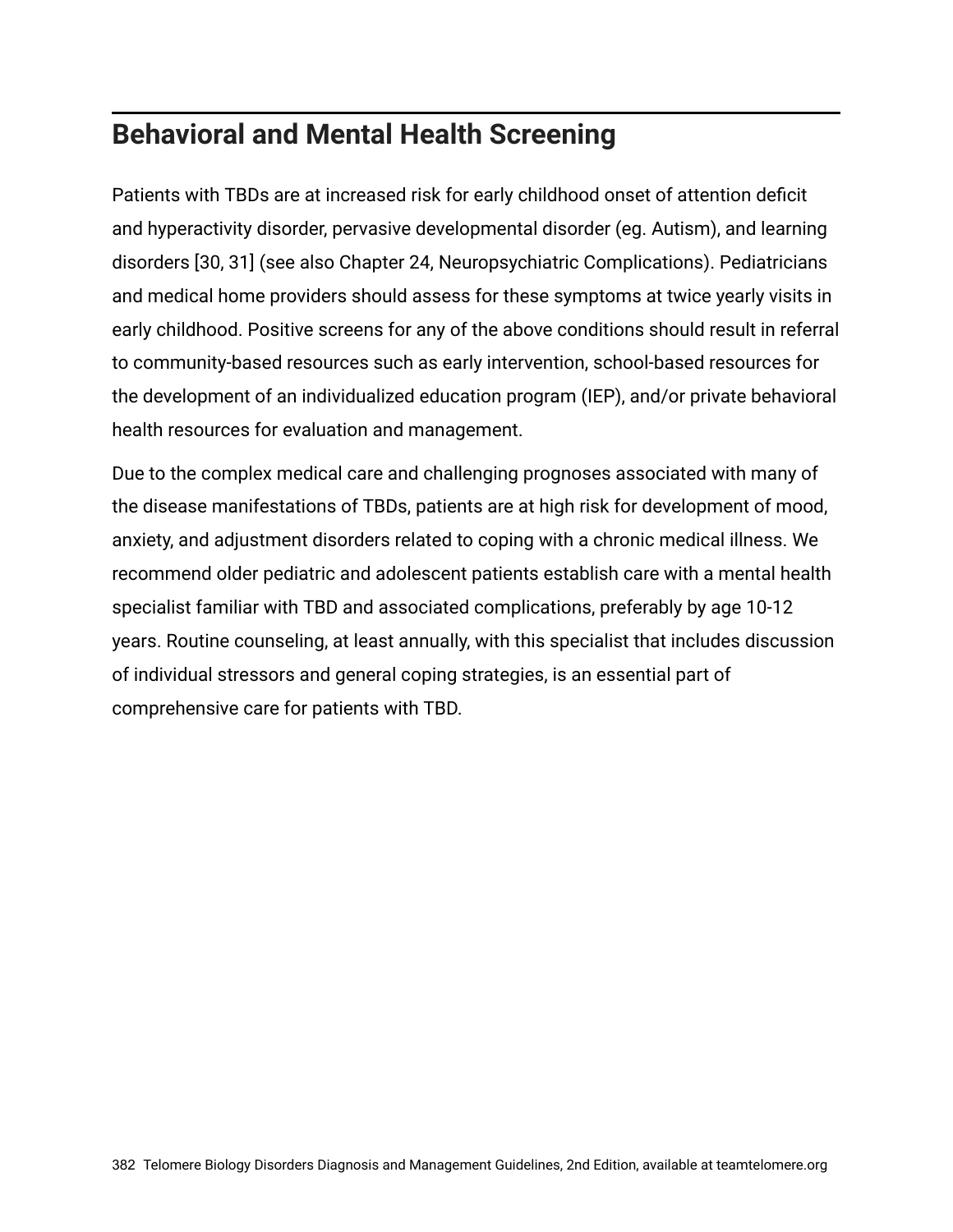**Table 1: Screening guidelines for pediatric patients with confirmed High-risk Telomere Biology Disorders (TBD).**

| Specialty/<br><b>Type of Screening</b>  | <b>Timing of Initial</b><br>Screen*     | <b>Frequency of Follow-up</b><br><b>Screening (if initial screen</b><br>normal) <sup>+</sup> |
|-----------------------------------------|-----------------------------------------|----------------------------------------------------------------------------------------------|
| <b>Hematology</b>                       |                                         |                                                                                              |
| <b>CBC</b> monitoring                   | At diagnosis                            | Every 6 months                                                                               |
| Bone marrow monitoring                  | At diagnosis                            | Yearly starting at 10 years                                                                  |
| <b>Immunology</b>                       |                                         |                                                                                              |
| Immune function<br>assessment           | At diagnosis                            | Repeat with change in<br>infection frequency or<br>development of BM failure                 |
| <b>Endocrinology</b>                    |                                         |                                                                                              |
| MH growth and bone health<br>assessment | At diagnosis                            | Yearly                                                                                       |
| <b>Endocrinology consultation</b>       | Age $10^8$                              | Yearly                                                                                       |
| DXA scan                                | Age 12-14                               | Every 3 to 5 years                                                                           |
| <b>Hepatology</b>                       |                                         |                                                                                              |
| Liver function tests                    | At diagnosis                            | Yearly                                                                                       |
| Liver ultrasound                        | Age 5                                   | Yearly <sup>#</sup>                                                                          |
| <b>Pulmonary</b>                        |                                         |                                                                                              |
| Spirometry/DLCO                         | Age $10^{\text{S}}$                     | Every 2-3 years                                                                              |
| <b>High Resolution CT</b>               | At diagnosis, if<br>history of symptoms | <b>Based on symptoms</b>                                                                     |
| <b>ENT/Oral Cavity</b>                  |                                         |                                                                                              |
| Dental assessments                      | Age 3                                   | Every 6 months                                                                               |
| Nasolaryngoscopy                        | Age 10                                  | Every 2-3 years                                                                              |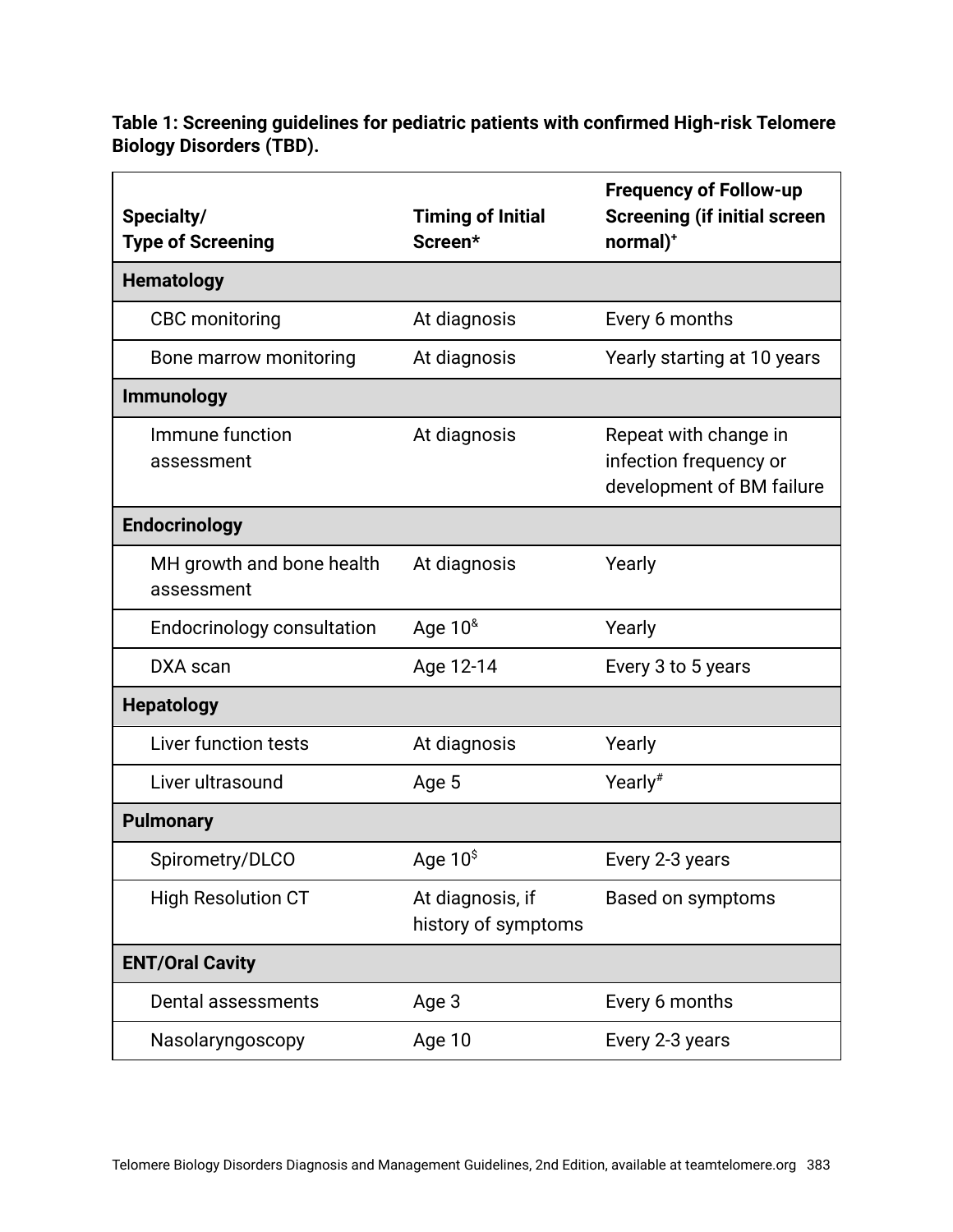| Audiology                                                              | Only if history of<br>symptoms | Based on symptoms                                                |
|------------------------------------------------------------------------|--------------------------------|------------------------------------------------------------------|
| <b>GI/Nutrition</b>                                                    |                                |                                                                  |
| <b>MH</b> nutrition assessment                                         | At diagnosis                   | Every 6 months                                                   |
| Nutritionist consultation                                              | At onset of FTT                | Yearly                                                           |
| Upper/lower endoscopy                                                  | At symptom onset<br>or age 18  | Every 3-5 years for routine<br>screening. Yearly if<br>symptoms. |
| <b>Dermatology</b>                                                     |                                |                                                                  |
| Dermatologist screening                                                | Age 5                          | Yearly                                                           |
| <b>Ophthalmology</b>                                                   |                                |                                                                  |
| Routine eye exam                                                       | Age 5                          | Yearly                                                           |
| Retinal exam for specific<br>$TBD^*$                                   | At diagnosis                   | Yearly                                                           |
| <b>Neurologic</b>                                                      |                                |                                                                  |
| Brain MRI for specific TBD <sup>%</sup><br>or neurologic abnormalities | At diagnosis                   | Based on symptoms                                                |
| <b>Behavioral/Mental Health</b>                                        |                                |                                                                  |
| ADHD, PDD, learning<br>disorders                                       | At diagnosis                   | Depends on symptoms                                              |
| Mental health assessment                                               | Age 10                         | Yearly                                                           |

Abbreviations: BM, bone marrow; MH, medical home; hx, history; GI, gastrointestinal; FTT failure to thrive; ADHD, attention deficit/hyperactivity disorder; PDD, pervasive developmental disorder

\*Recommendations in this table refer to patients who have not undergone hematopoietic cell transplant (HCT) and have confirmed severe TBD. Recommendations for post-HCT monitoring and for patients with suspected/moderate TBD are included in the chapter text.

+More frequent monitoring is generally recommended for patients with abnormal initial screening, as detailed in the chapter text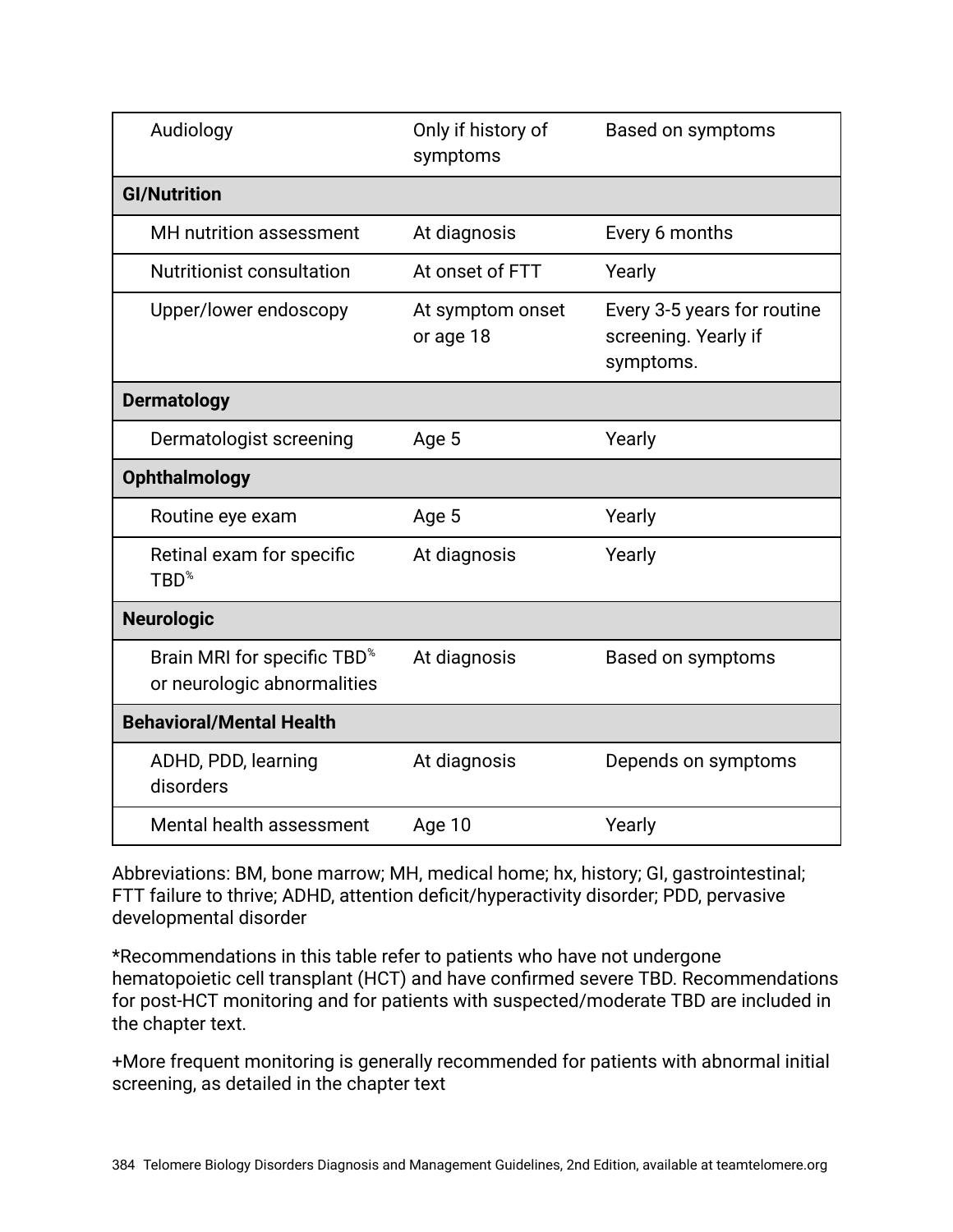&Patients with growth delay, compromised bone health, or receiving androgen therapy need earlier initiation of endocrinology care

#Patients receiving androgen therapy need liver ultrasound screening every 6 months

\$Patients with history of sinopulmonary infections or lung disease in early childhood should begin spirometry at age 5. Age of initial PFT's is also dependent on developmental ability.

%TBD at high risk for retinal and neurologic abnormalities include Revesz, Hoyeraal-Hriedarsson, and Coats Plus syndromes

## **References**

- 1. Ferrer A, Mangaonkar AA, Stroik S, et al. Functional validation of TERT and TERC variants of uncertain significance in patients with short telomere syndromes. *Blood Cancer J*. 2020;10(11):120.
- 2. Marsh JCW, Gutierrez-Rodrigues F, Cooper J, et al. Heterozygous *RTEL1* variants in bone marrow failure and myeloid neoplasms. *Blood Adv*. 2018;2(1):36-48.
- 3. Kannengiesser C, Borie R, Ménard C, et al. Heterozygous RTEL1 mutations are associated with familial pulmonary fibrosis. *Eur Respir J*. 2015;46(2):474-485.
- 4. Dietz AC, Savage SA, Vlachos A, et al. Late Effects Screening Guidelines after Hematopoietic Cell Transplantation for Inherited Bone Marrow Failure Syndromes: Consensus Statement From the Second Pediatric Blood and Marrow Transplant Consortium International Conference on Late Effects After Pediatric HCT. *Biol Blood Marrow Transplant*. 2017;23(9):1422-1428.
- 5. Kuo DZ, Houtrow AJ; COUNCIL ON CHILDREN WITH DISABILITIES. Recognition and Management of Medical Complexity. *Pediatrics*. 2016;138(6):e20163021.
- 6. Alter BP, Giri N, Savage SA, Rosenberg PS. Cancer in the National Cancer Institute inherited bone marrow failure syndrome cohort after fifteen years of follow-up. *Haematologica*. 2018;103(1):30-39.
- 7. Jyonouchi S, Forbes L, Ruchelli E, Sullivan KE. Dyskeratosis congenita: a combined immunodeficiency with broad clinical spectrum--a single-center pediatric experience. *Pediatr Allergy Immunol*. 2011;22(3):313-319.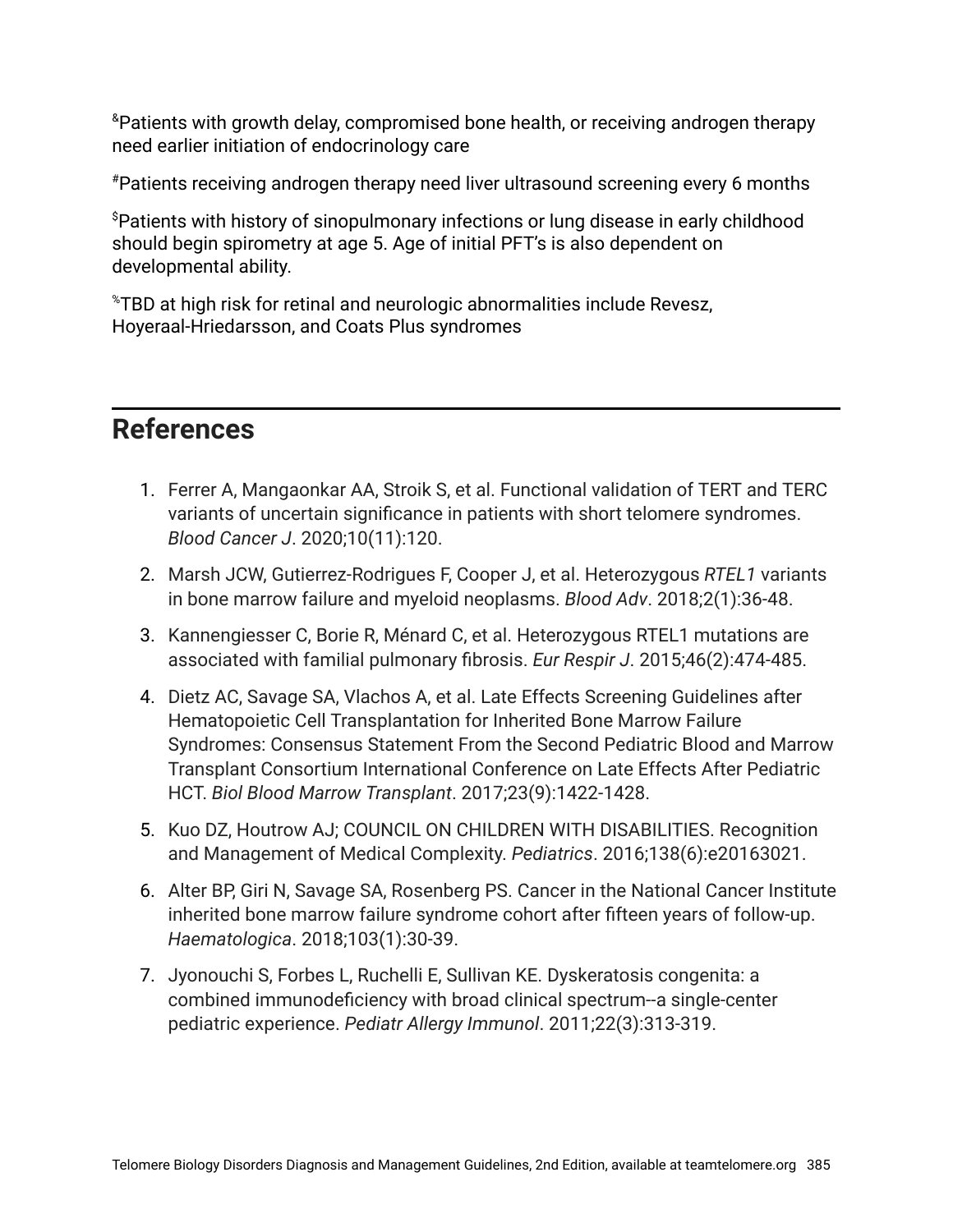- 8. Alter BP, Giri N, Savage SA, Quint WG, de Koning MN, Schiffman M. Squamous cell carcinomas in patients with Fanconi anemia and dyskeratosis congenita: a search for human papillomavirus. *Int J Cancer*. 2013;133(6):1513-1515.
- 9. Alter BP, Giri N, Pan Y, Savage SA, Pinto LA. Antibody response to human papillomavirus vaccine in subjects with inherited bone marrow failure syndromes. *Vaccine*. 2014;32(10):1169-1173.
- 10.Talekar M and Olson T. Immune Reconstitution After Hematopoietic Stem Cell Transplantation. 2018; 10.1007/978-3-319-63146-2\_26.
- 11.Dokal I. Dyskeratosis congenita. *Hematology Am Soc Hematol Educ Program*. 2011;2011:480-486.
- 12.Savage SA, Niewisch MR. Dyskeratosis Congenita and Related Telomere Biology Disorders. 2009 Nov 12 [updated 2022 Mar 31]. In: Adam MP, Ardinger HH, Pagon RA, Wallace SE, Bean LJH, Gripp KW, Mirzaa GM, Amemiya A, editors. *GeneReviews*® [Internet]. Seattle (WA): University of Washington, Seattle; 1993–2022.
- 13.Crow YJ, McMenamin J, Haenggeli CA, et al. Coats' plus: a progressive familial syndrome of bilateral Coats' disease, characteristic cerebral calcification, leukoencephalopathy, slow pre- and post-natal linear growth and defects of bone marrow and integument. *Neuropediatrics*. 2004;35(1):10-19.
- 14.Anderson BH, Kasher PR, Mayer J, et al. Mutations in CTC1, encoding conserved telomere maintenance component 1, cause Coats plus. *Nat Genet*. 2012;44(3):338-342.
- 15.Kossiva L, Vartzelis G, Harisi M, Logotheti I, Garoufi A. Too short stature, too many stigmata. *BMJ Case Rep*. 2010;2010:bcr0620103087.
- 16.Khincha PP, Wentzensen IM, Giri N, Alter BP, Savage SA. Response to androgen therapy in patients with dyskeratosis congenita. *Br J Haematol*. 2014;165(3):349-357.
- 17.Alder JK, Chen JJ, Lancaster L, et al. Short telomeres are a risk factor for idiopathic pulmonary fibrosis. *Proc Natl Acad Sci U S A*. 2008;105(35):13051-13056.
- 18.Gorgy AI, Jonassaint NL, Stanley SE, et al. Hepatopulmonary syndrome is a frequent cause of dyspnea in the short telomere disorders. *Chest*. 2015;148(4):1019-1026.
- 19.Valenti L, Dongiovanni P, Maggioni M, et al. Liver transplantation for hepatocellular carcinoma in a patient with a novel telomerase mutation and steatosis. *J Hepatol*. 2013;58(2):399-401.